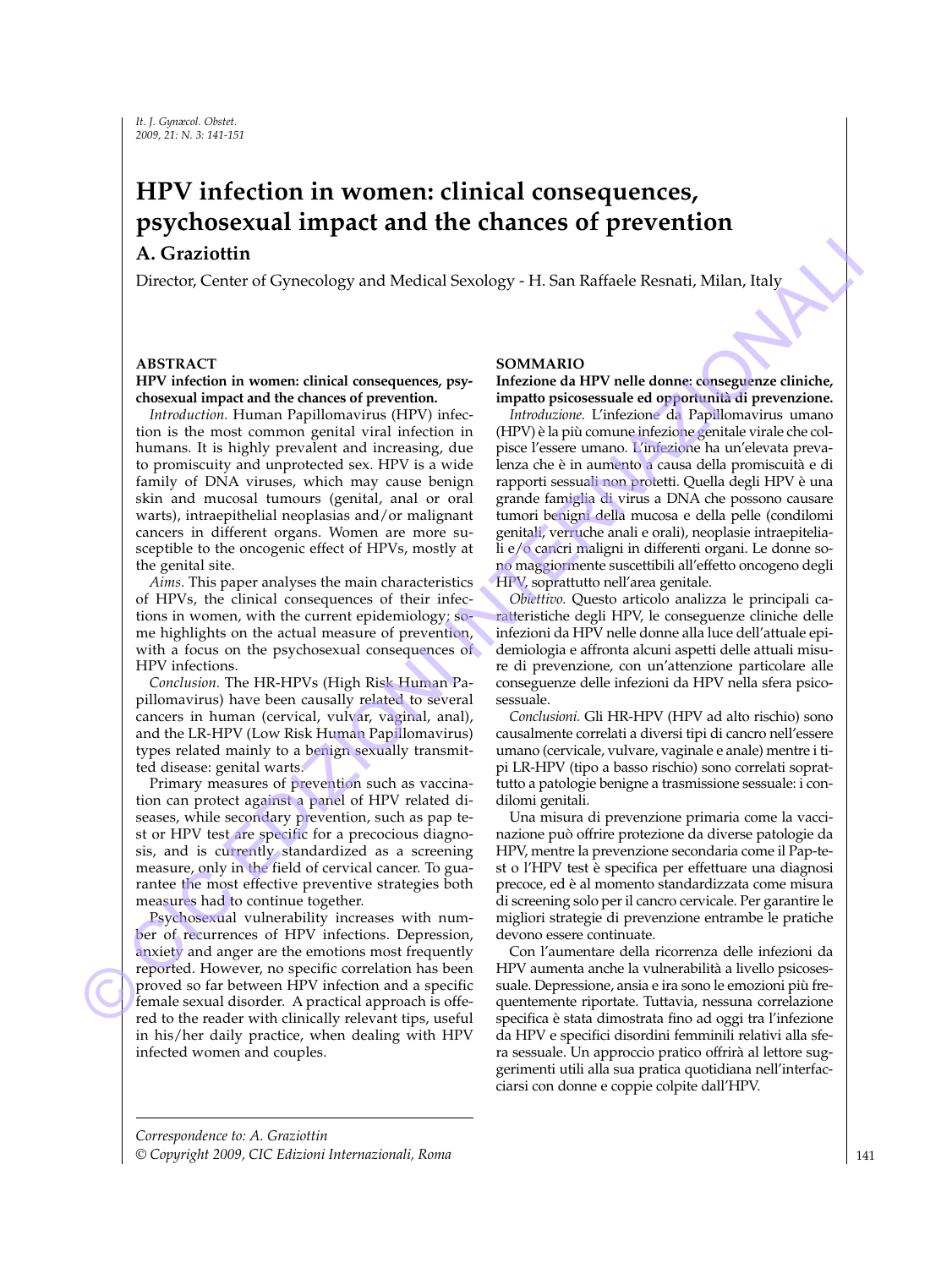Key words: HPV, genital warts, intraepithelial neoplasia, cervical cancer, anal HPV infection, psychosexual issues, HPV vaccine.

#### **INTRODUCTION**

Human Papillomavirus (HPV) infection is the most common genital viral infection in humans (1). HPV is a wide family of DNA viruses with a tropism for skin and mucosa (genital, anal or oral), that can cause several benign or malignant diseases (2). More than 100 HPV types have been identified, and several types have been defined to be oncogenic by the International Agency for the Research on Cancer (IARC), the HR-HPV (High Risk), whilst others have been classified as LR-HPV (Low Risk) (3). **ENTRODUCTION**<br> **ENTRODUCTION**<br> **EVALUATION** from a mead animal PV genetypes (types) have<br>
the most common genital viral infection in one the genotype. Human Papillomavirus may<br>
humans (1PV) infection in one the genotype.

The HR-HPV has been causally related to several cancers in human (cervical, vulvar, vaginal, anal), and the LR-HPV types related mainly to benign sexually transmitted diseases: genital warts.

HPV are widespread and it's estimated that about 50-75% of sexually active people may have encountered the virus during their sexual life (4).

Women are more susceptible to the oncogenic effect of HPVs, mostly at the genital site, on the uterine cervix (5).

Tumors related to HPVs are rare consequence of the persistence of the High Risk Human Papillomaviruses. Currently, extremely effective measures of prevention are established, like secondary prevention (pap test and HPV test), and primary prevention (vaccines).

This paper summarizes the main characteristic of HPVs, the clinical consequences of their infections in women, with the current epidemiology, some highlights on the actual measure of prevention, with a focus on the psychosexual consequences of HPV infections.

## **MAIN CHARACTERISTICS AND MECHANISM OF ACTION OF HPV**

Papillomaviruses (PV) are a group of small DNA tumor viruses that infect various animals from birds to mammals, including humans (6). To date, more than one hundred hu-

Parole chiave: HPV, condilomi genitali, neoplasia intraepiteliale, cancro del collo dell'utero, infezione anale da HPV, complicazioni psico-sessuali, vaccino HPV.

man and animal PV genotypes (types) have been completely sequenced (3). Depending on the genotype, Human Papillomavirus may cause benign or malignant tumors. The taxonomic status of HPV types, subtypes, and variants is based on the sequence of their L1 genes which differ from each other by at least 10%, 2-10%, and 2%, respectively (3). L1 genes determine variations in the main protein that builds the viral capsid, i.e. the container of the virus.

Virus infects the keratinocytes in the basal layers of a stratified squamous epithelium or the mucosal cell lining of critical sexual areas such as mouth, vagina, and anus (3). HPV infection of these cells leads to the activation of a cascade of viral gene expression that, perturbing the epithelial cell differentiation, results, at the end of this cell cycle, in the production of HPV virions (3).

In fact, normally, when basal cells undergo cell division, the daughter cell that migrates into the suprabasal compartment withdraws from the cell cycle and initiates a program of terminal differentiation. However, in HPVpositive human keratinocytes and cervical epithelial cells the suprabasal cells continue the DNA synthesis and express markers for cell proliferation.

Within this suprabasal compartment, cells support the amplification of the viral genome, expression of capsid genes and assembly of progeny virus, and final encapsidation of HPV DNA to generate new virus occurs within the terminally differentiated cell compartment (3).

HPVs does not always cause productive or clinically detectable lesion. They can a) be exfoliated with the superficial keratinocytes, leaving no traces of the previous infection; b) remain silent within the guest cell DNA; c) remain active in the DNA, inducing: c1) benign proliferation (condylomata) or c2) promote the positive transformation of a normal cell into a cancerous one (7).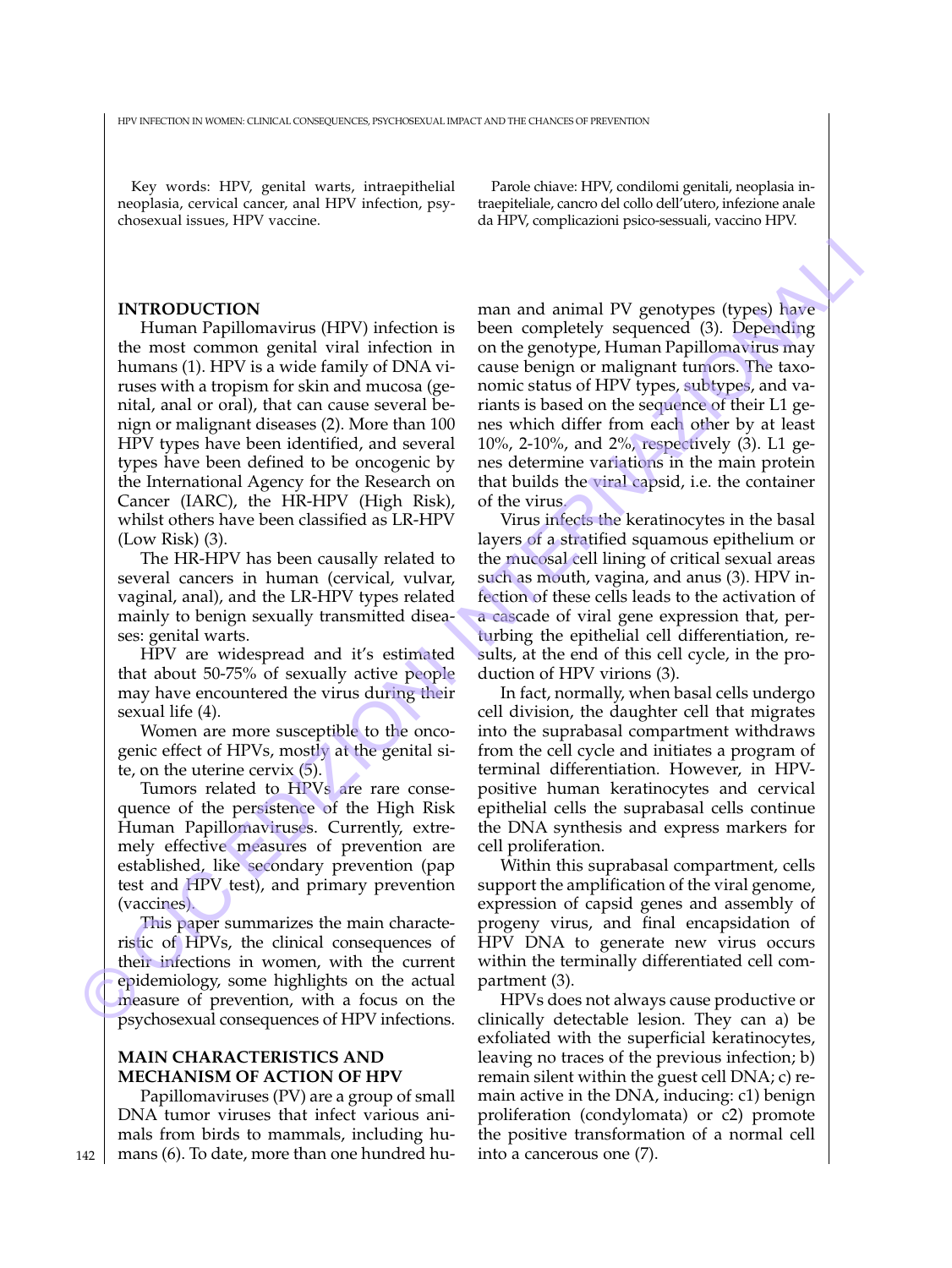Fortunately, most HPV infections are cleared by the immune system and do not result in clinical complications. Persistent infection with high-risk HPV types has been linked first to the development of cervical cancer.

## **VACCINES AND THE PRIMARY PREVENTION OF HPV RELATED DISEASES**

Infection can only be prevented via complete sexual abstinence. Good protection, but not total, could be obtained when *every* type of intimacy (oral, vaginal, anal) is consistently protected with condom prior to any sexual contact.

### *a) HPV Vaccine: the pharmacology*

Primary prevention with a vaccine is now achieved for the two most dangerous HR HPV types 16 and 18 and for other two LR types 6 and 11 with quadrivalent VLP-L1 vaccine (10), whilst the bivalent vaccine protects only against the two oncogenic HR HPV types 16 and 18. In the US only the quadrivalent has been approved, whilst in the majority of the other European countries, in South America and Australia both vaccines are used.

VLP (Virus Like Particle) is a recombinant DNA technology with a plasmid-induced yeast production of large amount of L1, the main immunological type specific protein of the empty capsomere of HPV (11). Once produced in this large amount, L1 has the intrinsic capacity of self assemble, generating empty particles that resemble originating virus on surface but without any DNA information inside, thus completely unable to infect cells and causing diseases (11). HPV only infects humans, but animal studies with analogous papillomaviruses suggest that the efficacy of L1 VLP vaccines is mediated by the development of a humoral immune response. Several animal system demonstrated that when injected intramuscularly, these VLPs can stimulate immune system to react against them, as if they were the originating HPV virus, so that when the animal is rechallenged with HPV it is protected by the clinical consequences of this infection (12-14). Large and prolonged clinical trials in humans have definitively showed that bivalent vaccine can with high-rask HPV types lab one linked fir-vaginal with the resonator of issue of the control of the control of the particular propagation is a control of the particular control of the matrix of the matrix of the particu

protect against the clinical consequences of HR-HPV 16 and 18, whilst the quadrivalent vaccine can protect woman against cervical, vaginal, vulvar precancerous lesions and also against genital warts (15-19).

The quadrivalent vaccine contains four VLP-L1 (for HPV 6: 20 micrograms; for HPV 11: 40 micrograms; for HPV 16: 40 micrograms and for HPV18: 20 micrograms) adsorbed into a new adjuvant system, the AAHS: amorphous aluminum hydroxyphosphate sulphate adjuvant (225 micrograms Al).

This AAHS has been selected because it has been shown to induce a larger amount of antibodies than other classical alum-hydroxide salt (20), with a well known safety profile, because AAHS has already been administered to million subjects in several others vaccines.

### *b) HPV Vaccine: mode of administration*

The primary vaccination series consists of 3 separate 0.5 ml doses administered according to the following schedule: 0, 2, 6 months.

#### *c) HPV Vaccine: indications*

The current indication for quadrivalent vaccine are the prevention of premalignant genital lesions (cervical, vulvar and vaginal), cervical cancer and external genital warts (condyloma acuminata) causally related to Human Papillomavirus (HPV) types 6, 11, 16 and 18.

HPV 16 and HPV 18 are estimated to be responsible for approximately 70% of cervical cancers; 80% of adenocarcinoma in situ (AIS); 45-70% of high-grade cervical intraepithelial neoplasia (CIN 2/3); 25% of low grade cervical intraepithelial neoplasia (CIN 1).

HPV 16 and 18 also cause approximately 70% of HPV related high-grade vulvar (VIN 2/3) and vaginal (VaIN 2/3) intraepithelial neoplasia, instead the low risk types, HPV 6 and 11 are responsible for approximately 90% of genital warts and 10% of low grade cervical intraepithelial neoplasia (CIN 1).

## *d) HPV Vaccine and pap smear: the perfect strategy*

Vaccination is *not* a substitute for secondary prevention methods and screening. In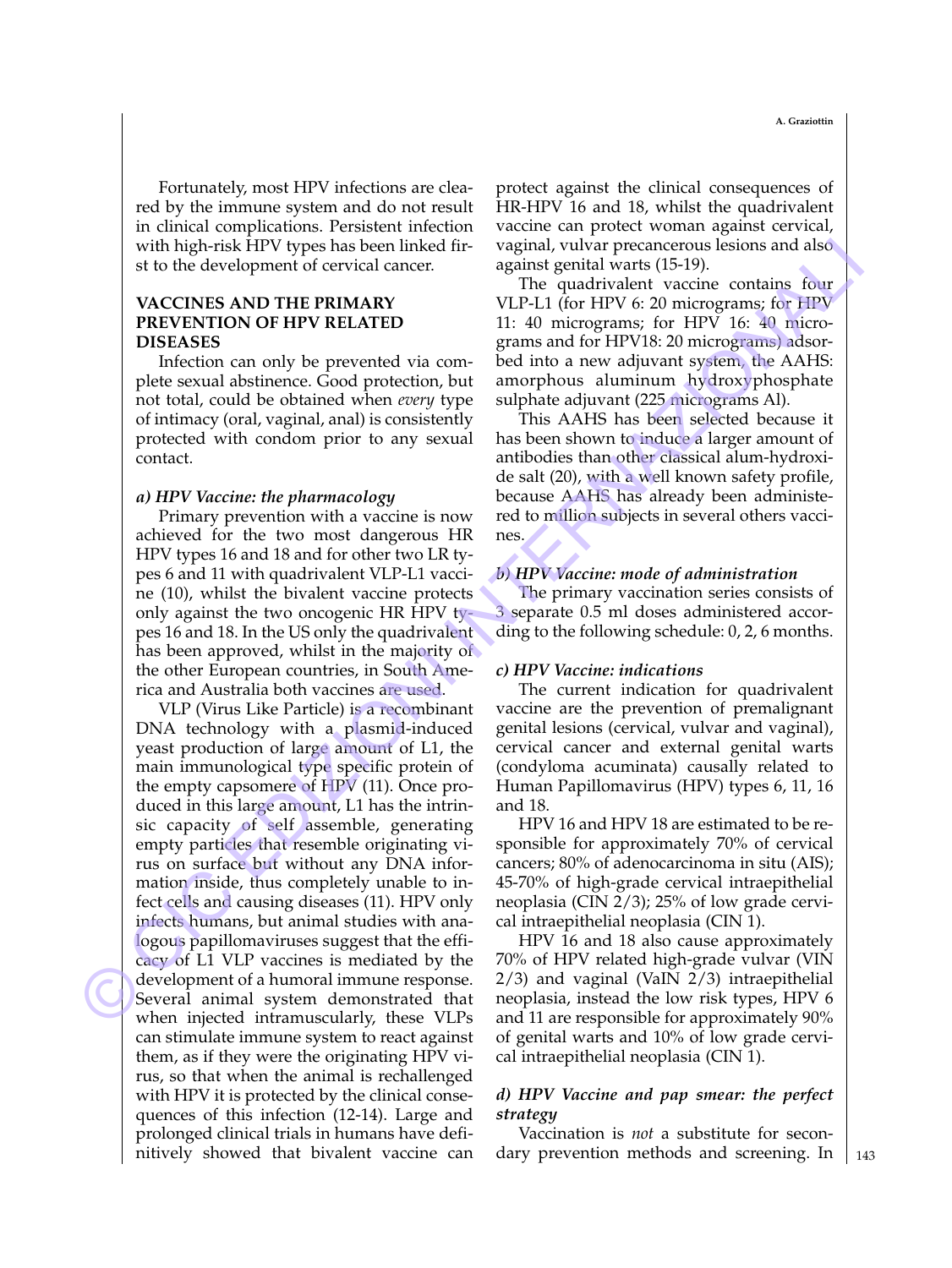fact, with new HPV vaccines, not all types of HR-HPV are prevented. Even if quadrivalent vaccine has demonstrated a rate of cross-protective benefit, the clinically relevance of that phenomenon has not yet established. Furthermore, the optimal vaccine benefit is achieved in naïve adolescents/young women, i.e. before they have naturally encountered papillomavirus vaccine types (21), and it has also to be considered that primary and secondary prevention pursue different objectives.

Primary measure of prevention such as vaccination can protect against a panel of HPV related diseases, while secondary prevention, as pap test or HPV test is for a precocious diagnosis, and is currently standardized as such screening measure, only in the field of cervical cancer, and not for other HPV related diseases.

It is therefore critical that women continue the screening program also in the vaccine era. Vaccination campaigns could indeed help to achieve an even better screening compliance. Recent data from six European countries (Denmark, German, Portugal, Spain, Sweden and France) based on a questionnaire carried out before (2006) and after (2008) the introduction of bivalent and quadrivalent vaccine, showed that mothers of vaccinated girls tended to attend screening for themselves more often than other mothers (22).

## **EPIDEMIOLOGY OF HPV INFECTIONS IN WOMEN**

It is estimated that 20 million individuals in the United States are infected with HPV, with 5.5 million new infections occurring each year among cytologically normal women (24).

Age-standardized HPV prevalence has

been shown to vary nearly 20 times between populations, from 1.5% in Spain to more than 35% in Honduras and Kenya, with a mean value of 10% worldwide (25).

In Europe the HPV types distribution, in general population of women without cytological abnormalities has shown HPV 16 as the most common in all countries, followed by other types as HPV 18, 31, 33, 35, 39, 42, 45, 66 and HPV 6, with a different grading distribution between North, Est ,West and South Europe (26) (Table 1).

## **THE ONCOGENIC PROCESS HPV MEDIATED**

The majority of HPV infections are cleared by the immune system without any clinical complication. The persistence of the infection with an oncogenic HPV types is necessary to promote the transformation process of a normal cell in a precancerous and, progressively, in a cancerous invasive one.

Other contributing factors include smoking, early age at sexual debut, multiparity (high), other STDs and so on (Table 2). Cytological manifestations of high-risk HPV infection in women include Abnormal Pap test results, and Low-grade Squamous Intraepithelial Lesions (LSIL), High-grade Squamous Intraepithelial Lesions (HSIL), and cervical cancer. Others precancerous lesions or invasive cancers from anogenital sites like vagina, vulva and anus are linked to HR-HPV types. ictive bonefit, the clinical relationship relationship relationship relationship relationship in the particle bones that the properties in actions the relationship in the properties in actions the properties in actions (he

The histological classification of these lesions identified with the term CIN (Cervical Intraepithelial Neoplasia) has different grading of disease.

The initial lesion or CIN 1 (corresponding

|  |  | Tab. 1 - Distribution of prevalence rate of HPV types in Europe (mod de Sanjosé S, Lancet Infect Dis 2007). |  |  |  |
|--|--|-------------------------------------------------------------------------------------------------------------|--|--|--|
|  |  |                                                                                                             |  |  |  |

| North Europe<br>(prevalence %) | <b>West Europe</b><br>(prevalence %) | <b>Sud Europe</b><br>(prevalence %) | Est. Europe<br>(prevalence %) |
|--------------------------------|--------------------------------------|-------------------------------------|-------------------------------|
| HPV 16 (3,0)                   | HPV 16(1,6)                          | HPV 16 (1,2)                        | HPV 16 (7,4)                  |
| HPV18(1,0)                     | HPV18 (0,7)                          | HPV 66(0,3)                         | HPV 31 (3,2)                  |
| HPV 31 (0,7)                   | HPV 31 (0,7)                         | HPV 45 (0,3)                        | HPV 18 (1,9)                  |
| HPV33 (0,6)                    | HPV35(0,4)                           | HPV31(0,2)                          | HPV 66 (1,6)                  |
| HPV 6 (0,5)                    | HPV 33 (0,3)                         | HPV 42 (0,2)                        | $HPV$ 39 (1,3)                |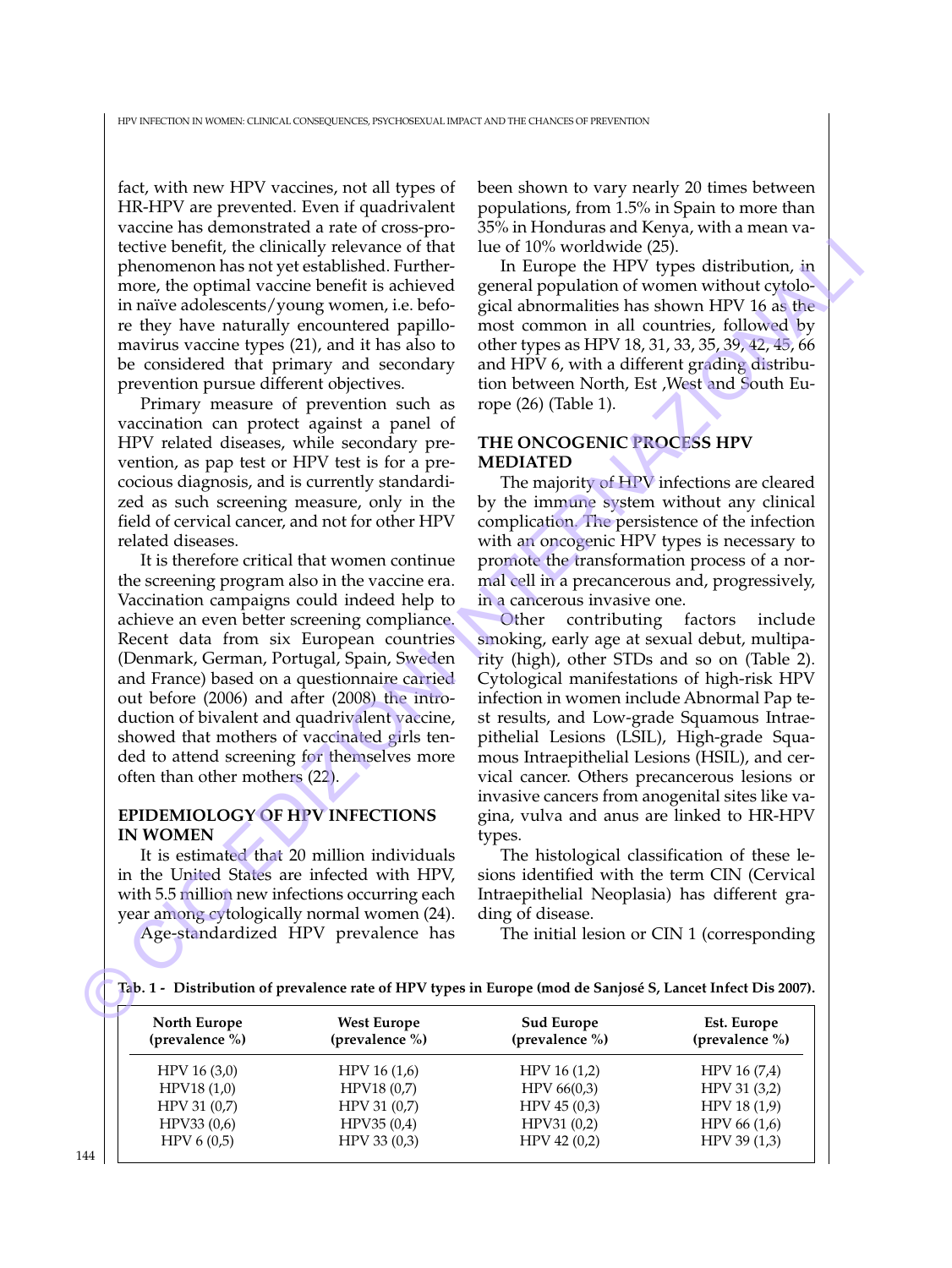**A. Graziottin**

### **Tab. 2 - HPV infection risk factors and gender vulnerability in women.**

|                                                                                                                                                                                                                                                                                                                                                                                                                                                                                                                                                                                                                                                                                        | Moscicki Ab, 2007 <sup>14</sup><br>Saleh MM, Seoud AA, Zaklama MS, 2007 <sup>15</sup><br>Winer Rl, Feng Q, Hughes JP et al. 2008 <sup>16</sup>                                                                                                                                                                                                                                                                                                                                                                                                                                                                                                        |  |  |  |  |
|----------------------------------------------------------------------------------------------------------------------------------------------------------------------------------------------------------------------------------------------------------------------------------------------------------------------------------------------------------------------------------------------------------------------------------------------------------------------------------------------------------------------------------------------------------------------------------------------------------------------------------------------------------------------------------------|-------------------------------------------------------------------------------------------------------------------------------------------------------------------------------------------------------------------------------------------------------------------------------------------------------------------------------------------------------------------------------------------------------------------------------------------------------------------------------------------------------------------------------------------------------------------------------------------------------------------------------------------------------|--|--|--|--|
| Gender (female)                                                                                                                                                                                                                                                                                                                                                                                                                                                                                                                                                                                                                                                                        | Steben M, Duarte-Franco E, 2007 <sup>17</sup>                                                                                                                                                                                                                                                                                                                                                                                                                                                                                                                                                                                                         |  |  |  |  |
| High number of sexual partners                                                                                                                                                                                                                                                                                                                                                                                                                                                                                                                                                                                                                                                         | Moscicki Ab, 2007 <sup>14</sup><br>Saleh MM, Seoud AA, Zaklama MS, 2007 <sup>13</sup><br>Winer Rl, Feng Q, Hughes JP et al. 2008 <sup>16</sup>                                                                                                                                                                                                                                                                                                                                                                                                                                                                                                        |  |  |  |  |
| Non consistently protected sex                                                                                                                                                                                                                                                                                                                                                                                                                                                                                                                                                                                                                                                         | Epstein RJ, 2005 <sup>18</sup>                                                                                                                                                                                                                                                                                                                                                                                                                                                                                                                                                                                                                        |  |  |  |  |
| Co-infection with Chlamydia trachomatis                                                                                                                                                                                                                                                                                                                                                                                                                                                                                                                                                                                                                                                | Anttila T, Saikku P, Koskela P, et al. 2001 <sup>19</sup><br>Bosch FX, de Sanjosè S, 200720                                                                                                                                                                                                                                                                                                                                                                                                                                                                                                                                                           |  |  |  |  |
| Coinfection with Herpes Simplex virus                                                                                                                                                                                                                                                                                                                                                                                                                                                                                                                                                                                                                                                  | Smith JS, Herrero R, Bosetti C, et al. 2002 <sup>21</sup><br>Bosch FX, de Sanjosè S, 2007 <sup>20</sup>                                                                                                                                                                                                                                                                                                                                                                                                                                                                                                                                               |  |  |  |  |
| Smoking                                                                                                                                                                                                                                                                                                                                                                                                                                                                                                                                                                                                                                                                                | Castellsague X, Munoz N, 2003 <sup>21</sup><br>Bosch FX, de Sanjosè S, 2007 <sup>20</sup>                                                                                                                                                                                                                                                                                                                                                                                                                                                                                                                                                             |  |  |  |  |
| Immunosuppression (HIV, immunosuppressive<br>therapy)                                                                                                                                                                                                                                                                                                                                                                                                                                                                                                                                                                                                                                  | Strickler HD, Burk RD, Fazzari M, et al. 2005 <sup>23</sup><br>Cameron JE, 2007 <sup>24</sup>                                                                                                                                                                                                                                                                                                                                                                                                                                                                                                                                                         |  |  |  |  |
| Pregnancy                                                                                                                                                                                                                                                                                                                                                                                                                                                                                                                                                                                                                                                                              | Strickler HD, Burk RD, Fazzari M, et al. 2005 <sup>23</sup>                                                                                                                                                                                                                                                                                                                                                                                                                                                                                                                                                                                           |  |  |  |  |
|                                                                                                                                                                                                                                                                                                                                                                                                                                                                                                                                                                                                                                                                                        |                                                                                                                                                                                                                                                                                                                                                                                                                                                                                                                                                                                                                                                       |  |  |  |  |
| to LSIL), involves only one/third of the<br>epithelial tissue; it spontaneously regresses<br>very often, so the general clinical manage-<br>ment is monitoring over time this kind of<br>only potentially precancerous lesion, with re-<br>peated pap test, colposcopy, and direct biopsy<br>when indicated (27). Instead, CIN 2 and<br>mainly CIN 3 (involving 2/3rd or all 3/3rd of<br>the epithelial tissue, and corresponding to<br>HSIL) are considered definite precancerous<br>lesions: their regressive potential, although<br>described, is minimal, whilst they possess a<br>significant risk of progression to invasive can-<br>cer. The clinical management requires their | Different HPV types patterns seem to be<br>involved with increasing grade of the lesion.<br>Some authors observed that women with<br>HPV 16, 31, 33 seem to have the highest risk<br>to develop high grade lesions, while women<br>with HPV 18, 39, 51, 52, 56, 58 have interme-<br>diate risk. Instead they noted no excess risk<br>for HPV 35, 45, 59, 66 (29).<br>In Europe the HPV-HR prevalence in high<br>grade lesions is 88%, with HPV 16 being<br>usually the most frequently proven, followed<br>by HPV 31, 33, 18, 58, 52, 51, and 56 (30). Fi-<br>nally in invasive cervical lesion, virtually<br>100% of HPV presence is described (31). |  |  |  |  |

The distribution of HPV types in women with cervical abnormalities world wide is quite different from that of women in the general population. Globally it has been registered a HPV prevalence of 71,6% in low grade lesion and of 84,9% in high grade lesions (28). Table 3 shows the different type distribution in low grade and high grade lesions.

## **THE HPV-HR BURDEN ON WOMEN'S HEALTH**

The worldwide female population is 2.329,08 millions women, and for age from 15 years old it has been calculated that each year 493.243 women receive a cervical cancer diagnosis, with 273.505 death cases (28). Cervical cancer results the second most frequent can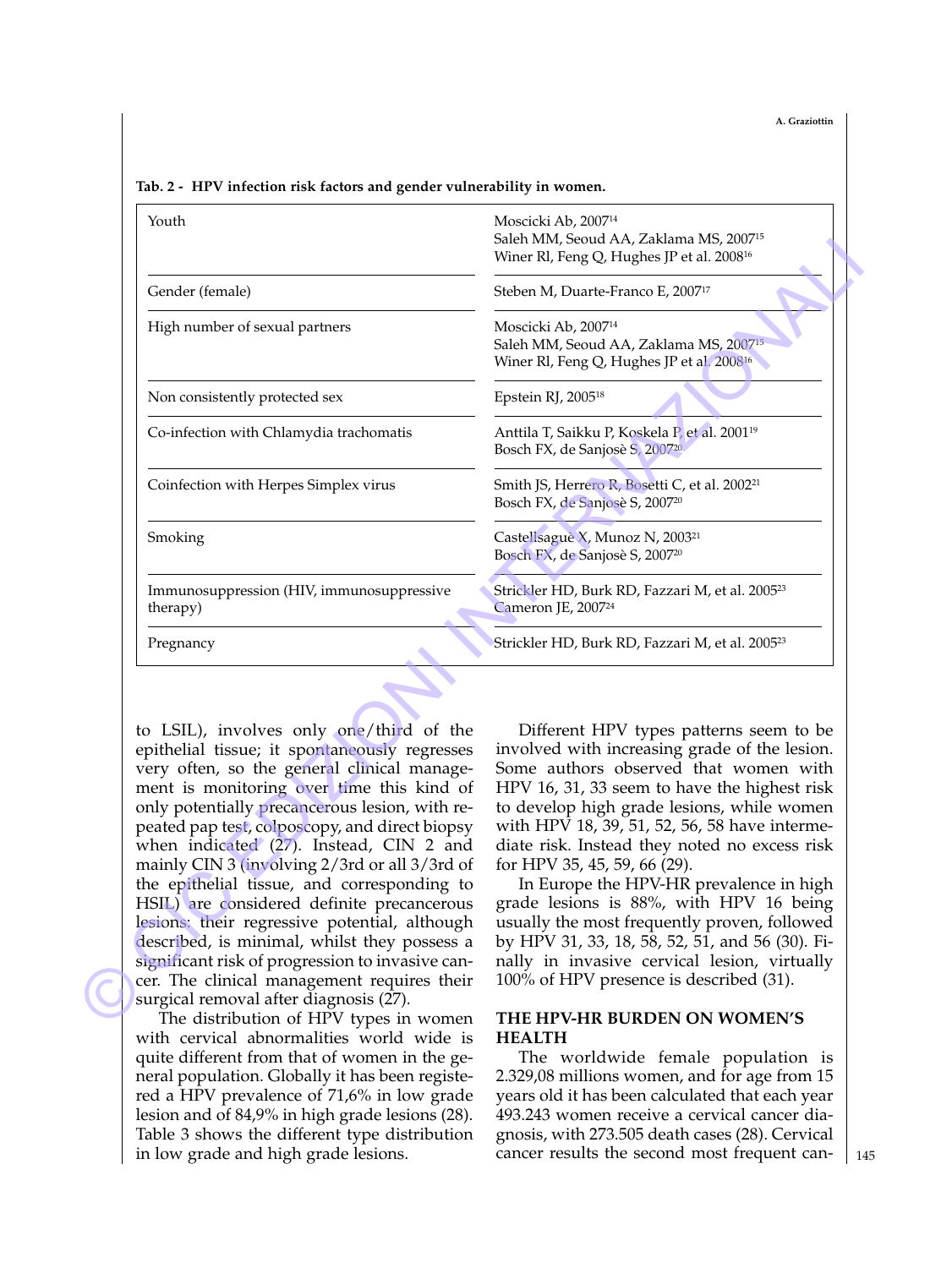HPV INFECTION IN WOMEN: CLINICAL CONSEQUENCES, PSYCHOSEXUAL IMPACT AND THE CHANCES OF PREVENTION

|  | Tab. 3 - HPV types prevalence in low grade and High grade lesion in European women (mod X. Castell- |  |  |  |  |  |
|--|-----------------------------------------------------------------------------------------------------|--|--|--|--|--|
|  | sagué Vaccine 2007)                                                                                 |  |  |  |  |  |

| Low grade HPV types prevalence world wide<br>(percentage %)<br>HPV 16 (20,3)<br>HPV31 (8,3)<br>HPV 51 (8,3)<br>HPV53 (7,8)<br>HPV 52 (6,9) | High grade HPV types prevalence world wide<br>(percentage %)<br>HPV 16 (46,4)<br>HPV31 (8,7)<br>HPV 33 (7,3)<br>HPV58 (7,8)<br>HPV 18 (6,9) |
|--------------------------------------------------------------------------------------------------------------------------------------------|---------------------------------------------------------------------------------------------------------------------------------------------|
|                                                                                                                                            |                                                                                                                                             |
| cer in female world population, and also the                                                                                               | medical or surgical treatment. Routine fol-                                                                                                 |
| second in the younger age (between 15 to 44                                                                                                | low-up is recommended, in order to monitor                                                                                                  |
| years old women) (28).                                                                                                                     | the response to therapy and to evaluate pos-                                                                                                |
| HPV 16 (54,4% of prevalence) and 18                                                                                                        | sible recurrences.                                                                                                                          |
| $(15,9%$ of prevalence) cause more than 70% of                                                                                             | To assess the burden and correlates of ge-                                                                                                  |
| invasive cervical cancer worldwide, and for                                                                                                | nital warts in women a population-based                                                                                                     |
| the others HR-HPV types the distribution is                                                                                                | cross-sectional study in 69,147 women (18-45                                                                                                |
| the following: HPV 33 (prevalence 4,3%),                                                                                                   | years of age) randomly chosen from the gene-                                                                                                |
| HPV 45 (3,7%), HPV 31 (3,5%), HPV 58                                                                                                       | ral population in Denmark, Iceland, Norway,                                                                                                 |
| (3,3%), HPV 52 (2,5%) and HPV 35,59 and 51                                                                                                 | and Sweden was performed. Information on                                                                                                    |
| (comprehensively 3,4%).                                                                                                                    | clinically diagnosed genital warts and lifesty-                                                                                             |
| In Europe the distribution is moderately                                                                                                   | le habits was collected using a questionnaire.                                                                                              |
| different with HPV 16, 18, 33, 31, 45, 35, 58                                                                                              | The data suggested that 1 in 10 women in the                                                                                                |
| and 56 in descending order of frequence (30).                                                                                              | Nordic countries experience genital warts                                                                                                   |
| <b>GENITAL WARTS: KEY ASPECTS</b>                                                                                                          | before the age of 45 years, with an increasing<br>occurrence in younger birth cohorts (36).                                                 |
| Genital warts (GWs), known also as condy-                                                                                                  |                                                                                                                                             |
| loma acuminata, are related to HPV infection,                                                                                              | THE ROLE OF VACCINE IN THE                                                                                                                  |
| and 90% of cases are related to HPV 6 and 11.                                                                                              | PREVENTION OF GENITAL WARTS                                                                                                                 |
| GWs are a benign condition, extremely fre-                                                                                                 | The quadrivalent vaccine contains also                                                                                                      |
| quent with very different local extension.                                                                                                 | VLP to prevent HPV6 and 11 related condylo-                                                                                                 |
| GWs are often accompanied by psychological                                                                                                 | ma acuminata, and clinical trial has shown a                                                                                                |
| distress (32, 33), sometimes higher than their                                                                                             | 99% of preventive efficacy at the end of the                                                                                                |
| medical consequences.                                                                                                                      | study.                                                                                                                                      |
| Fear of developing cancer and some im-                                                                                                     | Genital warts commonly need a shorter ti-                                                                                                   |
| pact on sexual life and relationships are often                                                                                            | me to clinical development (usually between                                                                                                 |
| reported (34). Diagnosis is primarily clinical.                                                                                            | 3-8 months) than the estimated time of $\geq 1$                                                                                             |
| The treatment goal is the removal of warts                                                                                                 | year necessary to develop evaluable precan-                                                                                                 |
| and therapy can be chemical or surgical (35).                                                                                              | cerous lesion related to HPV HR types.                                                                                                      |
| Topical treatments (Imiquimod, Podophyllo-                                                                                                 | To evaluate the effective benefits attaina-<br>ble with the introduction of a new vaccine in-                                               |
| toxin, Podofilox or Trichloroacetic acid) could<br>be applied directly on the skin. To remove lar-                                         | to the female general population in real life,                                                                                              |
|                                                                                                                                            |                                                                                                                                             |

## **GENITAL WARTS: KEY ASPECTS**

Fear of developing cancer and some impact on sexual life and relationships are often reported (34). Diagnosis is primarily clinical. The treatment goal is the removal of warts and therapy can be chemical or surgical (35). Topical treatments (Imiquimod, Podophyllotoxin, Podofilox or Trichloroacetic acid) could be applied directly on the skin. To remove larger warts or warts not responding to medication cryotherapy, electrocautery, surgical excision, or laser can be used. Biopsy and viral typing is usually not recommended for patients with typical lesions.

Switching to a new treatment is appropriate if there is no response after three cycles of

## **THE ROLE OF VACCINE IN THE PREVENTION OF GENITAL WARTS**

To evaluate the effective benefits attainable with the introduction of a new vaccine into the female general population in real life, we may use benign lesions (GWs) both as a measure of what we could reach immediately in terms of disease reduction and as an earlier indicator of what we could expect to reach in terms of prevention of lesion due to HR types.

For example the recent report of an obser-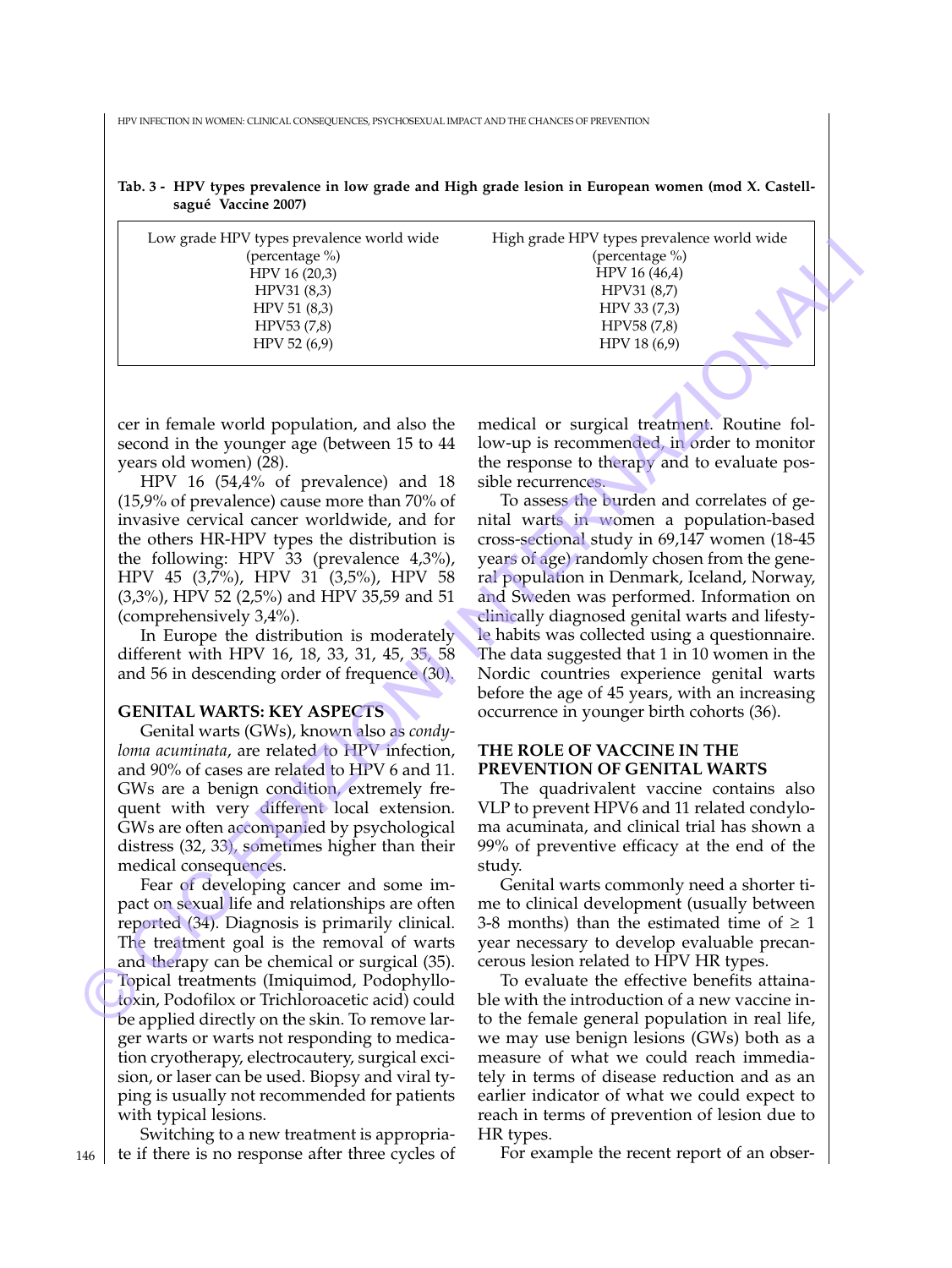vational study in Australia, comparing the proportion of genital warts diagnosed in the total number of diagnoses of sexually transmitted diseases at the Melbourne Sexual Health Centre before and after the introduction of vaccination with quadrivalent vaccine, documents a 48 % decline in this proportion only one year after vaccination (in women younger than 28 years) (37). Australia administered quadrivalent vaccine since April 2007 to school girls between 12 and 18 years and since July 2007 to women less than 26 years of age outside of the school based programme. The coverage rate in the region where the study took place is between 65% and 75%*.* smitted dissenses at the Melbourne Scoutist Tharmcocologic Than Melbourne Scoutist vacing that is the main of the main of the main of the main of the main of the main of the main of the main of the main of the main of the

The reduction in genital warts' diagnoses is an important benefit in itself. In addition, it can be considered an early and significant marker of the range of benefits that a vaccination programme with the quadrivalent vaccine is expected to provide in terms of reducing other malignant or premalignant HPV related diseases (37).

## **DIAGNOSIS**

The diagnosis of the HPV clinical consequences or infections can be made either on:

symptomatic women: generally in older stages of HPV- related diseases, presenting with vulvar, anal or oral lesion; atypical vaginal blood losses, smelly vaginal discharge, urinary or anorectal symptoms, weight loss for malignant proliferation and cancer.

asymptomatic women: most often following an abnormal smear test or HPV testing.

HPV testing may offer a number of advantages to conventional cervical screening, such as increased sensitivity for high grade precancerous disease, the potential to increase screening intervals for HPV negative women and the reduction of unnecessary colposcopies among women with borderline smears (ASC-US). However, HPV testing has been criticized for its lack of specificity and the potential for large numbers of women to test positive in the absence of clinically significant cytological abnormalities (38, 39).

## **THERAPY**

Treatments include a wide range of inter-

ventions, according to the type and site of lesions, extension and severity. Key interventions are:

Pharmacologic;

- Physical;
- Surgical.

Early and late recurrences of the infection and related pathologies are frequent. They may have a vary different impact from the psychosexual point of view, according to the severity of lesions, aggressiveness of related treatments and their side-effects, frequency of recurrences and their severity, and quality of psychosexual support from relatives and healthcare providers.

## **ANAL HPV INFECTIONS**

Anal HPV infections in women are usually underestimated because women do not report they had unprotected anal sex and physicians usually do not ask about this sexual practice.

The health risks of anal sex appear to be severely underestimated by a substantial proportion of sexually active women and men. Among heterosexuals reported rates of condom use are nearly universally lower for anal than for vaginal intercourse. U.S. survey and other data suggest that, in terms of absolute numbers, approximately seven times more women than homosexual men engage in unprotected receptive anal intercourse (40).

Anal intraepithelial neoplasia (AIN) is a consequence of chronic HPV infection in the anal canal and appears to be driven by high viral loads of HPV. AIN natural history resembles that of cervical intraepithelial neoplasia. Low-grade lesions frequently resolve, but high-grade lesions are much more stable. HIV-positives men and women who practice receptive anal intercourse are at highest risk of AIN (41).

The incidence of AIN has increased significantly in the last decades (42).

Globally annual rate of incidence of anal cancer varied from 0, 1 to 2, 8 cases for 100.000 men and from 0, 0 to 2, 2 for 100.000 in women (43).

After the diagnosis of perianal or anal HPV related infections, many refuse any further anal intimacy. In the clinical setting,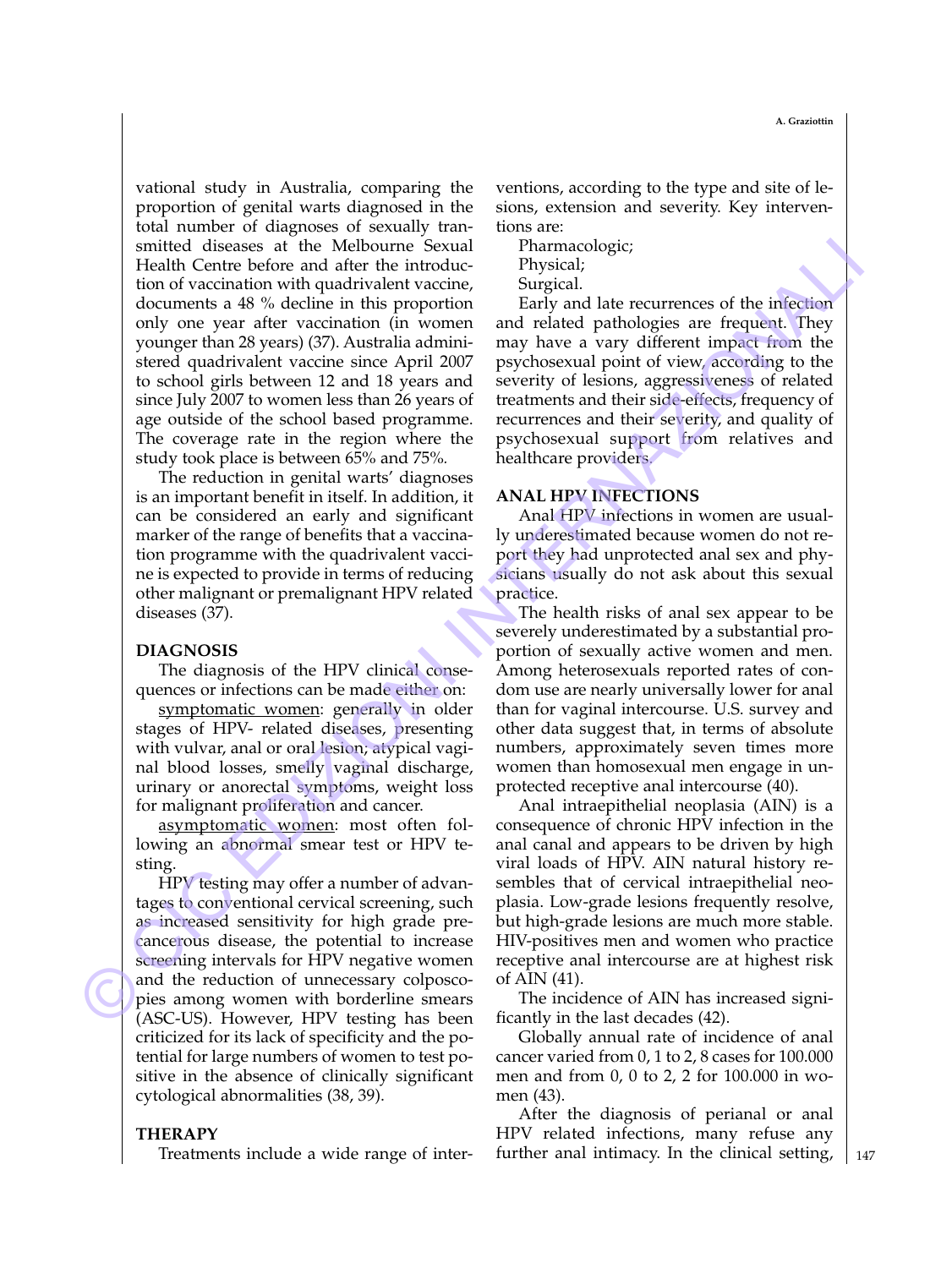the most frequently reported feeling is a sense of guilt, anal sex still being considered in many countries as inappropriate or frankly transgressive.

## **PSYCHOSEXUAL IMPACT**

Despite HPV infection being amongst the most common STDs seen in clinical practice, few studies have been carried out describing adverse psychological and psychosexual sequelae (33, 44).

The evidence emerging from the literature and from our clinical experiences suggests the existence of several peaks of vulnerability due to HPV infection. The available studies are focused on genital  $-$  i.e. vulvar/vaginal/cervical lesions. However, oral and anal infections are increasing and should be considered also from the point of view of their potential psychosexual impact.

Conagle found that the first episode of HPV can cause considerable psychological difficulties. However, the diagnosis was not associated with a greater psychological or psychosexual impact other than for other sexual health concerns (45).

McCaffery et al. (46) found that women with normal cytology who tested positive for HPV (HPV+) were significantly more anxious and distressed than women who were negative (HPV-) using both a state anxiety measure  $[F(1,267) = 29, P < 0.0001]$  and a screening specific measure of psychological distress  $[F(1,267) = 69, P < 0.0001]$ . Women with an abnormal or unsatisfactory smear result, who tested HPV positive:

were significantly more distressed than HPV negative women with the same smear result  $[F(1,267) = 8.8, P 1/4 0.002]$ , (but there was no significant difference in state anxiety);

had significantly worse feeling about their sexual relationships. Approximately onethird of women who tested positive reported feeling worse about past and future sexual relationships compared with less than 2% of HPV negative women.

The findings suggest that testing positive for HPV may have an adverse psychosocial impact, with increased anxiety, distress and concern about sexual relationships (46). The emotional impact of testing positive a second

time was greater for many women, sometimes causing them to overcome their embarrassment about having a sexually transmitted infection in order to disclose their result and seek support. Women appeared to be more distressed by a second HPV positive result than a single one, and expressed a clear preference for immediate colposcopy over continued surveillance (47).

In the clinical setting, a specific "cosmetic" issue involves women with flourishing, massive genital warts, disfiguring the aspect of their genitals. Concerns over the risk of persistent modification of the genitals and fears of being rejected by partners because of that is expressed to the listening physician, but no mentions to this specific issue have been found in the clinical literature.

HPV lesions' treatment (physical-chemical therapy, diathermocoagulation and laser therapy or pharmacological therapy with imiquimod) are usually long and painful (44, 48). The higher the number of the interventions, the more painful the technique and the severity of the scarring, the more severe is the potential psychosexual impact. Unfortunately, whilst the etiology of the psychosexual impact has been discussed in different papers, controlled studies on the impact of different therapies are lacking (48, 49).

Genital HPV infection can lead to self-inflicted blame and hypochondriac fears as well as to problems with sexuality. Filiberti assessed the psychological and psychodynamic aspects of patients with widespread genital HPV infection entering into a clinical trial in which they were randomly assigned to three treatment groups:  $CO<sub>2</sub>$  laser ablation, intramuscular interferon-alpha,  $CO<sub>2</sub>$  laser ablation plus intramuscular interferon-alpha. Results indicated a high percentage of sexual impairments after therapy, presence of fear of cancer and worsening in the emotional relationship with the partner. No difference was found among groups of treatment (50). transpersive.<br>
Instead in order to side of the result and the more intervention in the same of the same of the same of the same of the same of the same of the same of the same of the same of the same of the same of the sa

> Furthermore, an American survey of people affected by HPV found that sexual enjoyment and activity were negatively affected and more then ¾ of respondents reported associated feelings of depression and anger (51).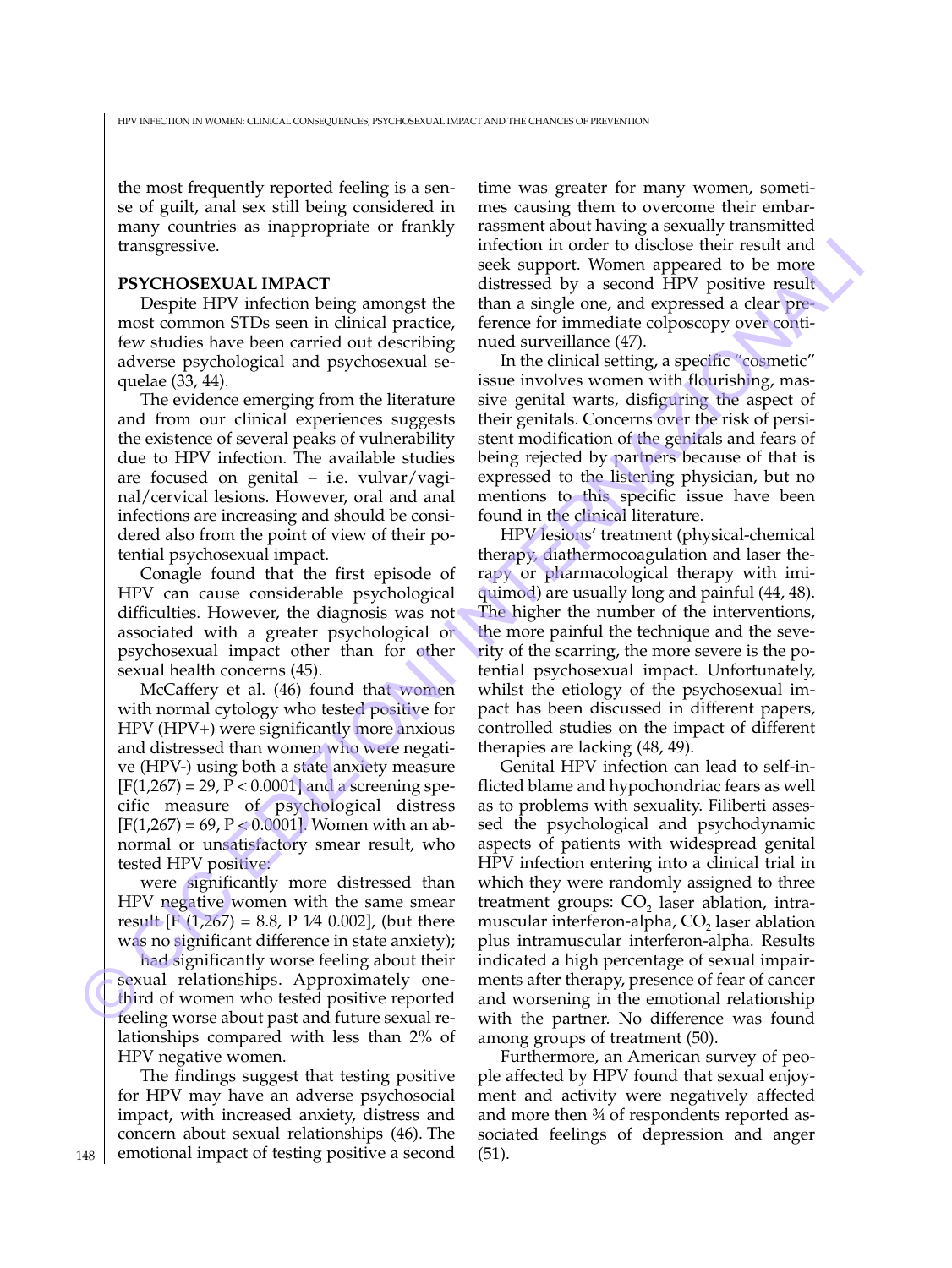Clinical experience indicate that women with a satisfying sexuality before the HPV diagnosis are those less vulnerable to the long term negative consequences of genital warts and their treatments. Vulnerability increases in women with a dysfunctional sexuality before the diagnosis, in single women, in women with a troubled or conflicting relationships, or when the infection strongly suggests an unprotected affair of the partner. Clinical correlates include loss of sexual desire, more difficult mental and genital arousal, dyspareunia, less frequent intercourse, and a qualitative and quantitative reduction of the repertoire of sexual behaviors. After HPV genital infection, many women refuse further passive oral sex for fear of infecting the partner. term osgative consequences of genital wards choosened impact of HPV infections. However, the main wave the properties of genital wave been produced so far on this in women with a dyed to the properties of genital with the

#### **CONCLUSIONS**

Women are at increasing risk of HPV infections and related lesions, with a specific and underestimated vulnerability to the risk of anal infections.

Although the research on oncogenic potential of HPV was focused mainly on cervical cancer, now it is clear that this specific cancer is only the tip of the iceberg, with a larger and heavier (in term of number of cases, costs and consequences) base composed by several others precancerous and cancerous diseases.

In this field secondary prevention showed very well the complexity of the pathway through the diagnosis and management of precancerous/cancerous lesions.

The possibility to increase the primary prevention through HPV quadrivalent vaccine cannot be underestimated, as it will reduce benign lesions such as genital warts, a great part of precancerous lesion at cervical, vulvar and vaginal level and also cervical cancers.

In parallel, secondary prevention through the pap-smear and related investigations – when indicated – should be maintained. They must be used and recommended as an alliance, in order to exploit to the best both preventive measures.

Psychosexual vulnerability increases with number of recurrences of HPV infections. Depression, anxiety and anger are the emotions most frequently reported. No specific correlation has been proved so far between HPV infection and a specific female sexual disorder. Vaccine anti-HPV may reduce also the psychosexual impact of HPV infections. However, no data have been produced so far on this issue, that certainly deserves prospective controlled studies.

#### **REFERENCES**

1. Koutsky LA, Galloway DA, Holmes KK. Epidemiology of genital Human Papillomavirus infection. Epidemiologic Review;1988; 10: 122-63.

2. de Villiers EM, Fauquet C, Broker TR, Bernard HU, zur Hausen H. Classification of papillomaviruses. Virology 2004;324:17–27.

3. IARC, Carcinogens in Humans: HPV Monograph 90, 2007.

4. Koutsky LA. Epidemiology of genital Human Papillomavirus infection. Am J Med, 1997; 102(5A): 3-8.

5. Paavonen J. Human papillomavirus infection and the development of cervical cancer and related genital neoplasias. Int J Infect Dis. 2007;11 Suppl 2:S3-9.

6. Bernard HU. The clinical importance of the nomenclature, evolution and taxonomy of Human Papillomavirus. J Clin Virol, 2005;32S-S1-6.

7. Stanley M. Immunobiology of HPV and HPV vaccines Gynecologic Oncology 2008;109: S15–S21.

8. Parkin DM, Bray F, Ferlay J, Pisani P. Global cancer statistics, 2002. CA Cancer J Clin. 2005; 55(2):74-108.

9. Schiffman M, Castle PE, Jeronimo J, Rodriguez AC, Wacholder S. Human papillomavirus and cervical cancer. Lancet. 2007;370(9590):890-907.

10. Zimmermann RK, HPV vaccine and It's recommendation. 2007. J Fam pract, 2007;56(2); s2-5.

11. Zhou J, Sun XJ, Stenzel DJ, Frazer JH. Espression of vaccinia recombinant HPV16 L1 and L2 ORF patterns in epithelial cells is sufficient for assembly of HPV virion like particle. Virology, 1991;185; 151-7.

12. Breitburd F,Kirnbauer R, Hubbert NL , Nonnenmacher B , Trin-Dinh-Desmarquet C. Immunization with Viruslike Particles from Cottontail Rabbit Papillomavirus (CRPV) Can Protect against Experimental CRPV Infection. J Virol, 1995, 3959–3963.

13. Lowe RS, Brown Dr, Bryan JT, Cook JC et al. Human Papillomavirus Type 11(HPV-11) neutralizing antibodies in the serum and genital mucosal secretion of african green monkeys immunized with HPV-11 Virus-Like particles espressed in yeast. J Infect Dis, 1997;176:1141-5.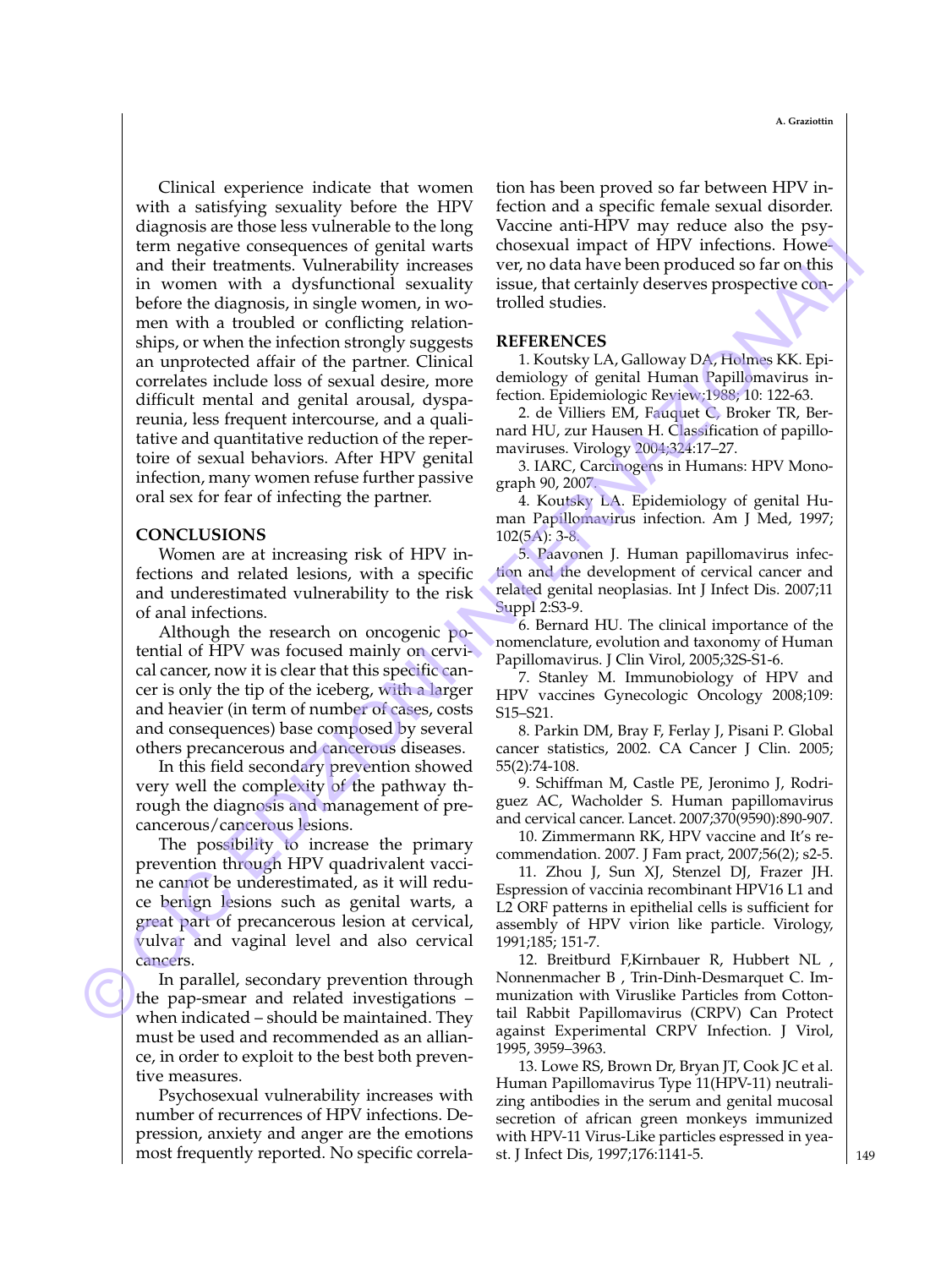HPV INFECTION IN WOMEN: CLINICAL CONSEQUENCES, PSYCHOSEXUAL IMPACT AND THE CHANCES OF PREVENTION

14. Jansen K, Rosolowsky M, Schultz LD, Markus Hz et al Vaccination with yeast-expressed cottontail rabbit Papillomavirus (CRPV) virus-like particles protects rabbits from CRPV-induced formation. Vaccine, 1995;3(16,); 1509-1514.

15. The FUTURE II Study Group. Quadrivalent Vaccine against Human Papillomavirus to Prevent High-Grade Cervical Lesions. N Engl J Med 2007; 356:1915-27.

16. The Future II Study Group Effect of prophylactic human papillomavirus L1 virus-likeparticle vaccine on risk of cervical intraepithelial neoplasia grade 2, grade 3, and adenocarcinoma in situ: a combined analysis of four randomised clinical trials. Lancet 2007; 369: 1861–68.

17. Garland SM, Hernandez-Avila M, Wheeler CM, Perez G et al. Quadrivalent Vaccine against Human Papillomavirus to Prevent Anogenital Diseases. N Engl J Med 2007; 356:1928-43.

18. Joura EA, Leodolter S, Hernandez-Avila M, and Wheeler CM et al. Efficacy of a quadrivalent prophylactic human papillomavirus (types 6, 11, 16, and 18) L1 virus-like-particle vaccine against high-grade vulval and vaginal lesions: a combined analysis of three randomised clinical trials. Lancet 2007; 369: 1693–702. particles applies the constrained in the spin of the spin of the spin of the spin of the spin of the spin of the spin of the spin of the spin of the spin of the spin of the spin of the spin of the spin of the spin of the

19. Villa LL, Costa RLR, Petta CA, Andrade RP et al. High sustained efficacy of a prophylactic quadrivalent human papillomavirus types 6/11/16/18 L1 virus-like particle vaccine through 5 years of follow-up. British Journal of Cancer 2006, 95, 1459 – 1466.

20. Caufield MJ, Shi L, Wang S, Wang B et al Effect of Alternative Aluminum Adjuvants on the Absorption and Immunogenicity of HPV16 L1 VL-Ps in Mice. Human Vaccines 2007 3:4, 139-146.

21. Future II study group. Prophylactic efficacy of a Quadrivalent Human Papillomavirus (HPV) Vaccine in Women with Virological Evidence of HPV Infection. JID 2007:196 1438–46.

22. Perrin M, Melinand C, Darras A. Survey of European women's intention to undergo cervical smear testing. P 01-17 at 25th IPV, 8-14 Malmo Sweden.

23. Muñoz N , Manalastas R Jr, Pitisuttithum P, Tresukosol D, et al Safety, immunogenicity, and efficacy of quadrivalent human papillomavirus (types 6, 11, 16, 18) recombinant vaccine in women aged 24–45 years: a randomised, double-blind trial Lancet 2009; 373: 1949–5.

24. Clifford GM, Gallus S, Herrero R, Muñoz N, Snijders PJ, Vaccarella S, Anh PT, Ferreccio C, Hieu NT, Matos E, Molano M, Rajkumar R, Ronco G, de Sanjosé S, Shin HR, Sukvirach S, Thomas JO, Tunsakul S, Meijer CJ, Franceschi S; IARC HPV Prevalence Surveys Study Group. Worldwide distribu-

tion of human papillomavirus types in cytologically normal women in the International Agency for Research on Cancer HPV prevalence surveys: a pooled analysis. Lancet 2005;366:991-8

25. X. Castellsagué et al. HPV and Cervical Cancer in the World: 2007 Report Vaccine 25S (2007) C27–C219.

26. de Sanjosé S ,Diaz M , Castellsagué X, Clifford G ,et al Worldwide prevalence and genotype distribution of cervical human papillomavirus DNA in women with normal cytology: a meta-analysis Lancet Infect Dis 2007; 7:453–59.

27. Linee guida SICPCV 2006, gestione paziente con pap test anormale.

28. X. Castellsagué et al. HPV and Cervical Cancer in the World: 2007 Report Vaccine 25S (2007) C1–C26.

29. Naucler P, Ryd W,Tornberg S,Strand A et al HPV type specific risk of High Grade CIN during 4 years of follow up: a population based prospective study.Br J Cancer 2007,97,129-32.

30. Smith J, Lindsay L, Hoots B, Keys J et al, Human papillomavirus type distribution in invasive cervical cancer and high-grade cervical lesions: A meta-analysis update. Int. J. Cancer 2007: 121, 621–632.

31. Walboomers JM, Jacobs My et al. Human papillomavirus is a necessary cause of invasive cervical cancer worldwide. J Pathol 1999,189:12-9.

32. Maw RD, Reitano M, Roy M. An observational survey of patients with genital warts: perception regarding treatment and impact on lifestyle. Int J STD AIDS. 1998; 9(10):571-8.

33. Voog E, Löwhagen GB. Follow-up of men with genital papilloma virus infection. Psychosexual aspects. Acta Derm Venereol. 1992; 72(3): 185-6.

34. Filiberti A, Tamburini M, Stefanon B, Merola M, Bandieramonte G, Ventafridda V, et al. Psychological aspects of genital human Papillomavirus infection: a preliminary report. J Psychosom Obstet Gynaecol. 1993; 14(2):145-52.

35. Kodner CM, Nasraty S. Management of genital warts. Am Fam Physician. 2004; 70(12):2335- 42.

36. Kjaer SK, Tran TN, Sparen P, Tryggvadottir L, Munk C, Dasbach E, Liaw KL, Nygård J, Nygård M. The burden of genital warts: a study of nearly 70,000 women from the general female population in the 4 Nordic countries. J Infect Dis. 2007;196 (10):1447-54.

37. Fairley C, Hocking J, Chen M, Donovan B et al Rapid decline in warts after National quadrivalent HPV vaccine program. O 29-02 at 25th IPV, 8- 14 Malmo Sweden.

38. Woodman CB, Collins S, Winter H, Bailey